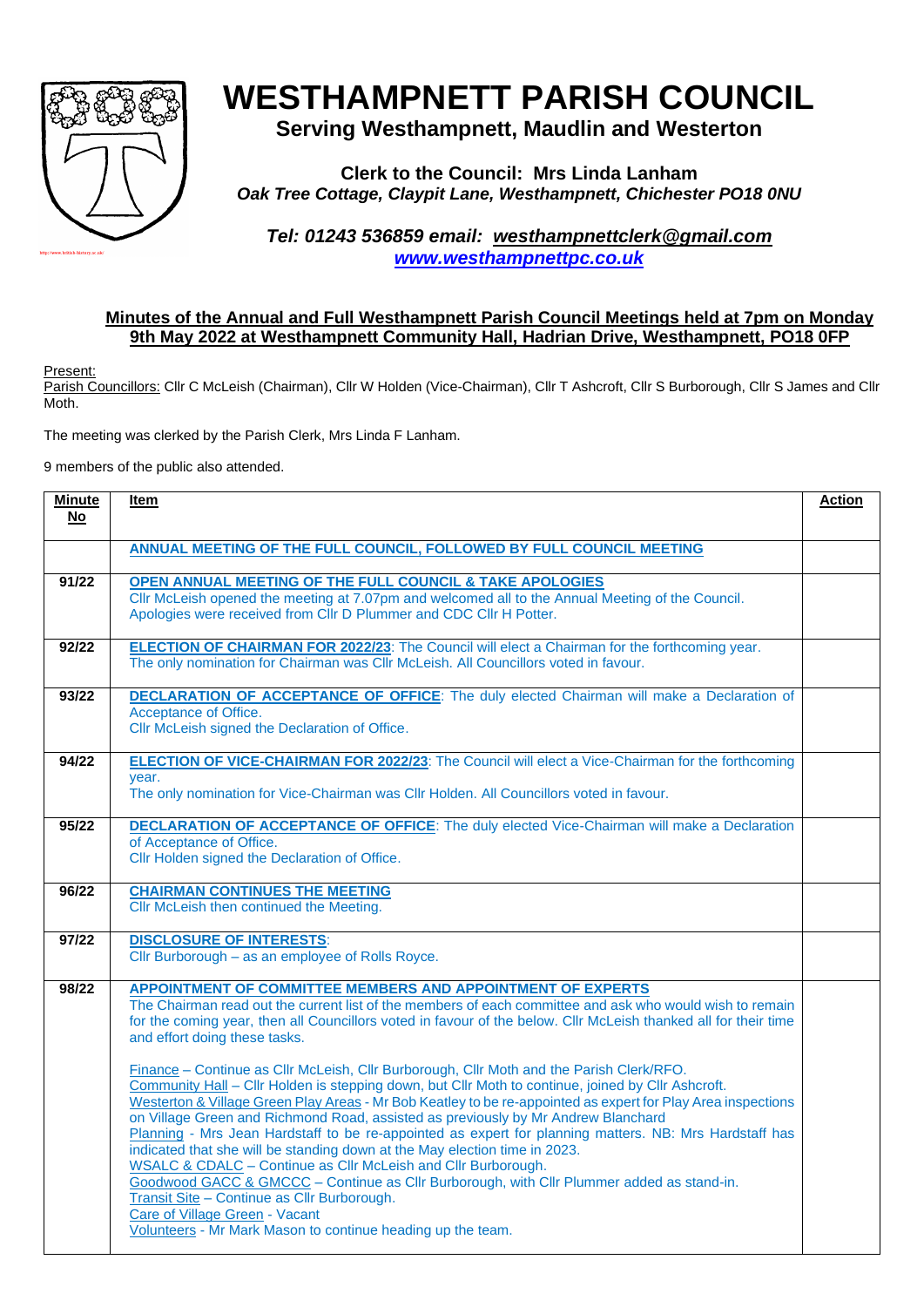|                        | <b>Report given by Cllr McLeish:</b>                                                                                                                                                                                                                                                                                 |
|------------------------|----------------------------------------------------------------------------------------------------------------------------------------------------------------------------------------------------------------------------------------------------------------------------------------------------------------------|
|                        | 2021/22 has been another busy year!                                                                                                                                                                                                                                                                                  |
|                        | Although the Parish Council has been involved in numerous activities, for brevity's sake, I will not cover<br>them all as details are in the minutes for each meeting which are on the website.                                                                                                                      |
|                        | The Council was pleased to welcome a new Councillor, Cllr David Plummer, bringing the number of<br>Councillors to 7 with 2 vacancies.                                                                                                                                                                                |
| ٠                      | The Community Hall, despite Covid restrictions, has been taking regular and ad hoc bookings,                                                                                                                                                                                                                         |
| $\bullet$              | throughout the year<br>The Christmas Fair took place in the hall followed by the Christmas lights switch on in Westhampnett                                                                                                                                                                                          |
| $\bullet$              | and Westerton<br>Previous work with OFWAT regarding the sewerage issues within the Parish, has finally resulted with<br>replacement of part of the very outdated network by Southern Water                                                                                                                           |
| $\bullet$              | All planning applications are reviewed and assessed for impact on the area.                                                                                                                                                                                                                                          |
|                        | Some of the ongoing projects                                                                                                                                                                                                                                                                                         |
| $\bullet$<br>$\bullet$ | Equipping the hall with blinds followed by audio visual equipment<br>Continuing liaison with WSCC regarding Parking planning and restrictions                                                                                                                                                                        |
| $\bullet$<br>٠         | Traffic congestion at shift change with RR<br>Being vigilant about the proposed expansion of RR                                                                                                                                                                                                                      |
| $\bullet$<br>$\bullet$ | Meetings with Sussex Police about speeding and other matters<br>Landscaping around Community Hall involving weeding and planting trees                                                                                                                                                                               |
| $\bullet$              | Equipping the Village Green with permanent MUGA sets, accessible picnic benches, planters, path<br>markings and a small orchard                                                                                                                                                                                      |
| ٠                      | Visible entrance "gates" to each part of the Parish will hopefully finally be installed this year                                                                                                                                                                                                                    |
| ٠<br>$\bullet$         | The forthcoming Queen's Platinum Jubilee Celebration on the Village Green<br>Obtaining fast fibre for the areas currently without through the Openreach scheme                                                                                                                                                       |
|                        |                                                                                                                                                                                                                                                                                                                      |
|                        | <b>Councillors regularly attend</b><br>Liaison on Travellers Transit Site with CDC & WSCC                                                                                                                                                                                                                            |
|                        | <b>Goodwood Aerodrome and Motor Circuit Meetings</b><br><b>WSCC South Chichester County Local Committee</b>                                                                                                                                                                                                          |
|                        | <b>CDC All Parishes Meeting</b>                                                                                                                                                                                                                                                                                      |
|                        | None of these successes would be possible without a team of people. In particular, thanks to:                                                                                                                                                                                                                        |
| $\bullet$              | To the enthusiastic Maudlin, Westhampnett and Westerton Volunteers, led by Mark Mason, for their<br>mowing, strimming, planting, litter picking and so forth, ensuring our area is so well maintained and                                                                                                            |
| $\bullet$              | pleasant to live in<br>Mrs Jean Hardstaff - for her planning advice                                                                                                                                                                                                                                                  |
| $\bullet$              | Mr Bob Keatley, assisted by Mr Andrew Blanchard, for inspecting and maintaining the Play and<br>Outdoor Exercise Equipment at Westerton and the Village Green Play Areas.                                                                                                                                            |
| $\bullet$              | Thank-you to the Community Hall Committee in particular Richard Skillern for the day-to-day running<br>and to Maggie Walsh for running the community tea bar twice a week and arranging The Christmas<br>Fair and Queen's Platinum Jubilee Day. Thanks also to Mr Chris Maher for looking after the Hall so<br>well. |
| $\bullet$              | Thank you to all the Councillors for the hours of unpaid work they put in to make living in<br>Westhampnett as enjoyable as possible                                                                                                                                                                                 |
| $\bullet$<br>٠         | Thank you to Mrs Linda Lanham for being such an efficient clerk<br>Thanks to CDC Cllr Henry Potter and WSCC Cllr Jeremy Hunt for being able to advise and assist                                                                                                                                                     |
|                        | Thank you.<br><b>Claire McLeish</b>                                                                                                                                                                                                                                                                                  |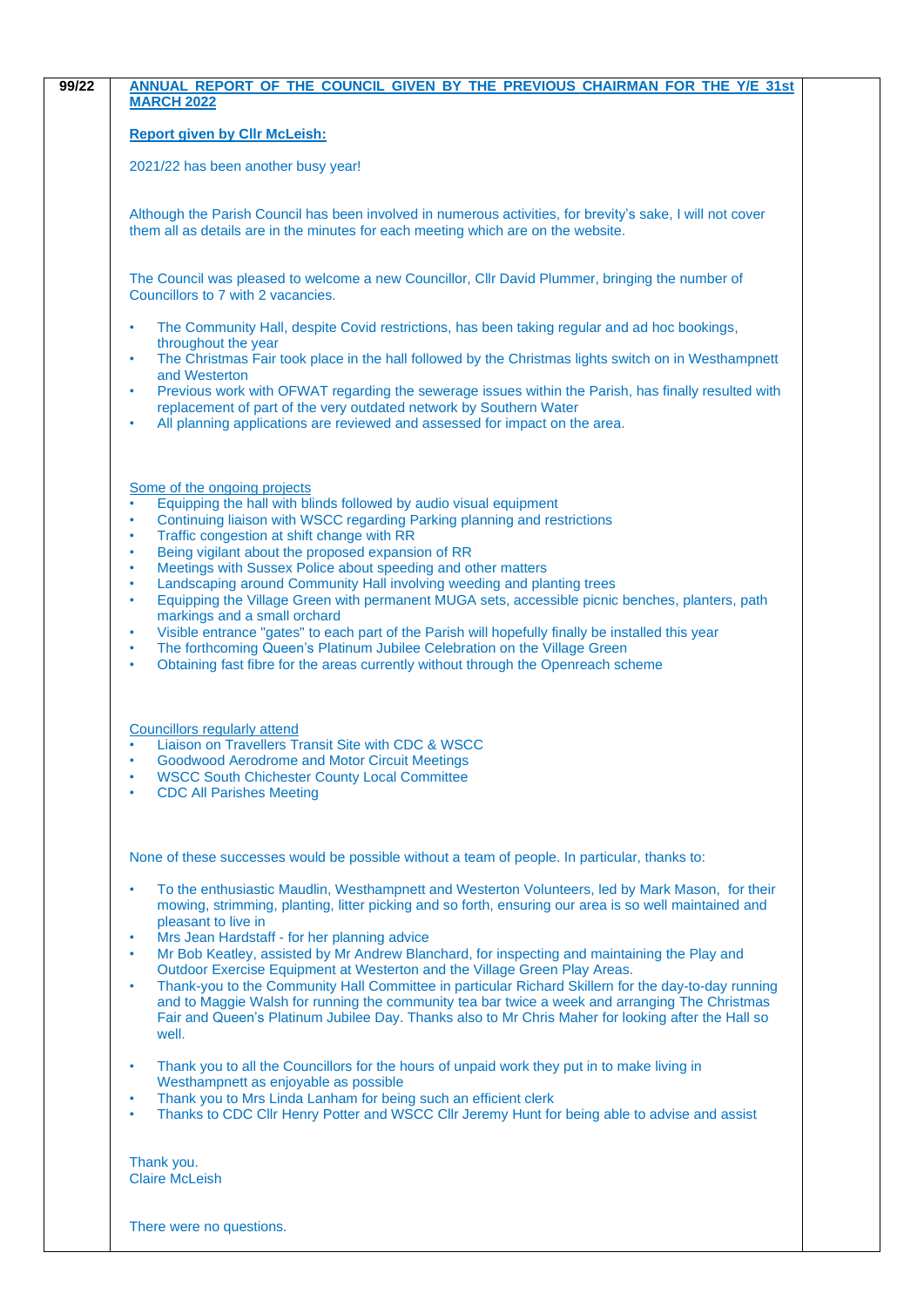| 100/22 | ANNUAL REPORT ON THE UNAUDITED ACCOUNTS OF THE COUNCIL GIVEN BY THE PARISH                                                                                                                                                                                                                                                                                                                                                                                                                                                                                                                                                                                                                                                                |  |
|--------|-------------------------------------------------------------------------------------------------------------------------------------------------------------------------------------------------------------------------------------------------------------------------------------------------------------------------------------------------------------------------------------------------------------------------------------------------------------------------------------------------------------------------------------------------------------------------------------------------------------------------------------------------------------------------------------------------------------------------------------------|--|
|        | <b>CLERK / RFO FOR THE Y/E 31st MARCH 2022</b>                                                                                                                                                                                                                                                                                                                                                                                                                                                                                                                                                                                                                                                                                            |  |
|        | Report of Mrs L Lanham, Parish Clerk and Responsible Financial Officer at the Annual PC Meeting<br>held on 9th May 2022.                                                                                                                                                                                                                                                                                                                                                                                                                                                                                                                                                                                                                  |  |
|        | The deadline for producing the Annual Return for 2020-21 and obtaining approval by the Parish<br>Council and the internal auditor reverted to the normal date of 30th June. The Parish Council<br>completed this by the deadline, the submission was then approved by the external auditors, who<br>made no comments on the accounts.                                                                                                                                                                                                                                                                                                                                                                                                     |  |
|        | The Parish Council held the precept payable in 2021-22 at the same amount per taxpayer as the year<br>before, but due to the additional council tax base (more housing being built) the actual value of the<br>precept for the year was £57,050. As the council tax base has again increased since 2021-22 the<br>amount to be paid per taxpayer has been kept the same but will provide a higher income to the<br>Parish Council. The Parish Council approved the precept for the coming year 2022-23 at £69,610.                                                                                                                                                                                                                        |  |
|        | The Parish Council holds one Barclays Bank account for general day-to-day expenses, and one NS&I<br>investment account. The closing balance as at Year End on 31st March 2022 for the Barclays Account<br>was £106,690.74, and for the NS&I Account was £348,082.20. The NS&I account holds the remaining<br>monies for the building of the Community Hall, NHB 32/20 for an Audio-Visual system, NHB 40/21<br>for the Blackout / Blinds - both for the Community Hall, Business Grants for the Community Hall re:<br>Coronavirus Nat. Restrictions Grant, the Maintenance Fund for the Village Green & Play Area<br>thereon, and accumulated CIL monies of £153k (including a pledge of £2,500 for the March School<br>Decking Project). |  |
|        | The Community Hall fitting out continued, using part of the remaining £12k from the NHB grant. A<br>microwave, kettle and other items have been provided for use by twice weekly Community Café,<br>and other Hall users. Further items of the planned equipment will be purchased during 2022.                                                                                                                                                                                                                                                                                                                                                                                                                                           |  |
|        | A ride-on mower was purchased to assist the Volunteers in keeping the footpaths and verges mown.                                                                                                                                                                                                                                                                                                                                                                                                                                                                                                                                                                                                                                          |  |
|        | Planned expenditure during 2022-23 includes picnic and activity tables, table tennis tables, goal<br>posts and other play equipment on the Village Green. A picnic table is being purchased for the<br>Playing Field in Westerton to commemorate the Queen's Platinum Jubilee.                                                                                                                                                                                                                                                                                                                                                                                                                                                            |  |
|        | The Parish Council continues to manage its finances prudently, and significant capital projects are<br>only pursued when grants can be secured, or funds have been reserved for such purposes.                                                                                                                                                                                                                                                                                                                                                                                                                                                                                                                                            |  |
|        | There were no questions.                                                                                                                                                                                                                                                                                                                                                                                                                                                                                                                                                                                                                                                                                                                  |  |
| 101/22 | <b>CLOSE THE ANNUAL MEETING OF THE FULL COUNCIL,</b><br>The Chairman closed the meeting at 7.17pm.                                                                                                                                                                                                                                                                                                                                                                                                                                                                                                                                                                                                                                        |  |
| 102/22 | OPEN FULL COUNCIL MEETING & TAKE APOLOGIES FOR ABSENCE<br>Cllr McLeish opened the meeting at 7.18pm and welcomed all.<br>Apologies were received from Cllr D Plummer and CDC Cllr H Potter.                                                                                                                                                                                                                                                                                                                                                                                                                                                                                                                                               |  |
| 103/22 | <b>DISCLOSURE OF INTERESTS:</b><br>Cllr Burborough - as an employee of Rolls Royce.                                                                                                                                                                                                                                                                                                                                                                                                                                                                                                                                                                                                                                                       |  |
| 104/22 | <b>CONFIRM MINUTES OF THE LAST FULL PC MEETING held on 11h April 2022</b><br>The Minutes for the Parish Council meeting held on 11th April 2022 were accepted. Cllr James proposed<br>that they be approved, this was seconded by Cllr Ashcroft, all were in favour and they were then signed<br>by the Chairman.                                                                                                                                                                                                                                                                                                                                                                                                                         |  |
| 105/22 | MATTERS ARISING: To deal with any matters arising from the Minutes of the last meeting.<br>None.                                                                                                                                                                                                                                                                                                                                                                                                                                                                                                                                                                                                                                          |  |
| 106/22 | <b>REPORTS FROM EXTERNAL BODIES:</b> including District and County Councillors and local organisations;<br>reports to be submitted by email to the Parish Clerk for circulation to Councillors prior to the meeting.<br>Questions to be taken at the meeting.                                                                                                                                                                                                                                                                                                                                                                                                                                                                             |  |
|        | Although CDC Cllr Potter was unable to attend this meeting, he sent this report:                                                                                                                                                                                                                                                                                                                                                                                                                                                                                                                                                                                                                                                          |  |
|        | <b>CDC Councillors Annual Report. May '22</b>                                                                                                                                                                                                                                                                                                                                                                                                                                                                                                                                                                                                                                                                                             |  |
|        | The District Council continued through most of the past year to manage the distribution of further Government<br>funding to small businesses in the area and offering help to the aged and vulnerable. Many more homeless<br>have been helped off from rough sleeping into sheltered housing after the improvements at Westward House<br>and new assisted housing recently opened.                                                                                                                                                                                                                                                                                                                                                        |  |
|        | Many council meetings continued to be held virtually but gradually reverting to face to face arrangements,<br>planning meetings and Full Council meetings were first last summer and the Overview & Scrutiny hope to<br>have their next meeting 'live'. Planning meetings are less lengthy due to many more decisions taken by<br>Officers under delegated powers. Recently, the norm has been 4 to 7 applications for determination at each                                                                                                                                                                                                                                                                                              |  |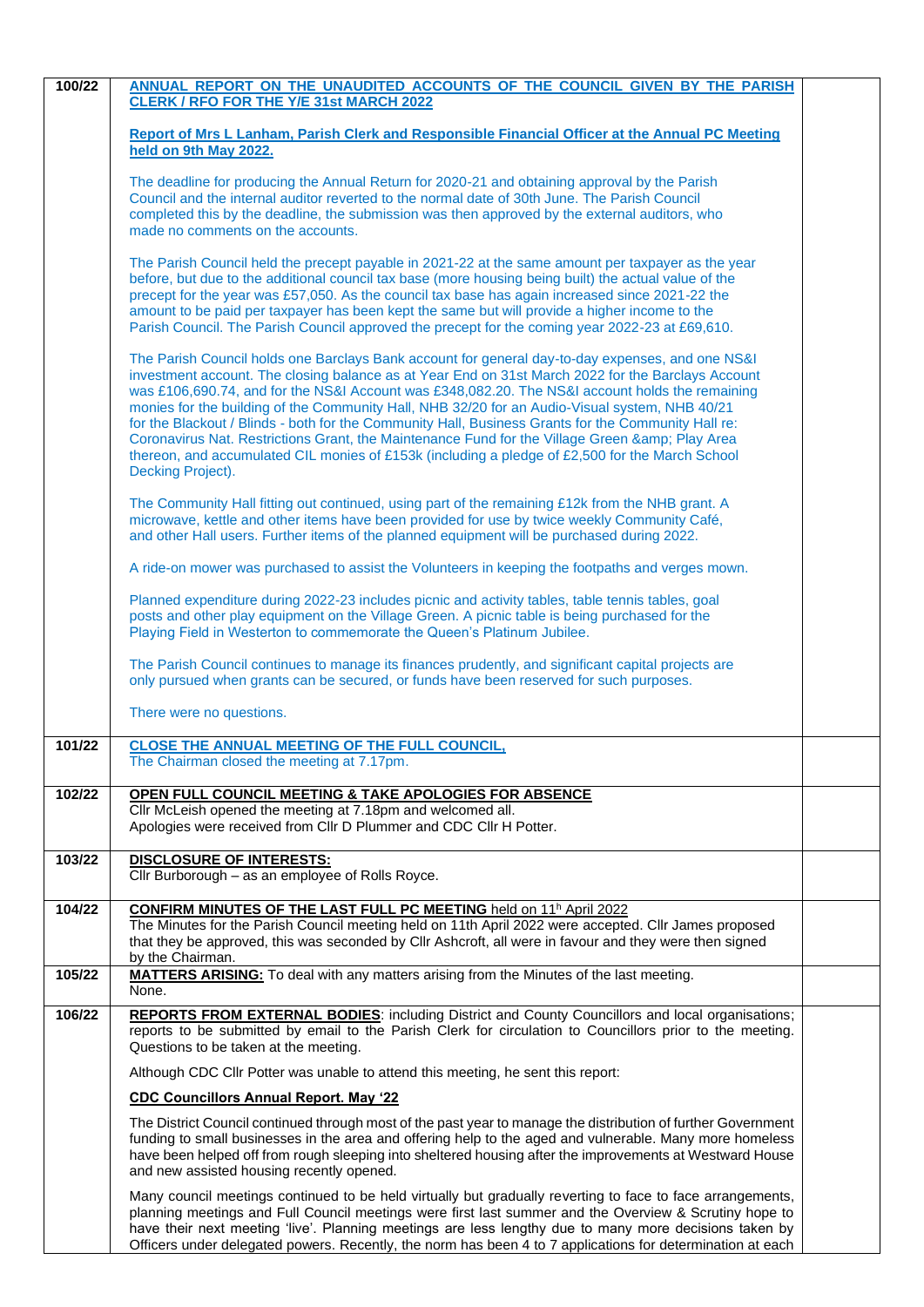**106/22 Cont.** monthly meeting, whereas in the past, 8 to 12 was quite usual. More Appeals against refusals of Applications are being lodged but many more are being dismissed by the Planning Inspectorate, much to do with the fact that the Planning Authority (CDC) can now show a 5.3 year's supply of housing development land, though we still anxiously await the decision on Old Place Farm in Westhampnett.

Serious Gypsy incursions continued virtually unchecked on private and public land, but planned ditches or earth bunds surrounding public spaces at New Park Road and the Broyle Estate near Parklands will prevent these areas being 'settled' in the future.

The lack of clarity and investment by National Highways for the roads infrastructure in the A27 Corridor continues to create worsening traffic stagnation around Chichester and this, of course, is not helped by the increasing development on the coastal plain. The closure of the Oving Road traffic lights has made things worse particularly at the Bognor Road roundabout junction and when the pedestrian bridge is built between The Lakes and the Portfield retail park, the lights will cease to work for pedestrian crossings. I understand that bus services will continue through The Lakes development and not across the A27 as planned using 'bus controlled' lights. It is also quite apparent that the new access roundabout to the new Aldi Store has worsened the eastern approach into the City and this has certainly reduced the air quality on Westhampnett Road.

We must also not forget the Southern Water saga which continues throughout the District, it is still not fit for purpose and is of great concern. Sustainably, Chichester and its environs has, I fear, reached breaking point and the Planning Inspectorate's Interpretation and decision on the Local Plan Review when it is submitted, hopefully in the autumn, will be most interesting.

As we enter the fourth year of this Councils term of office, with the uncertainties in the World following the Covid 19 pandemic and the energy crisis, I feel the future is a little less than bright. But who knows! I hope for better.

#### **Henry Potter, CDC Member for the Goodwood Ward.**

There were no questions.

#### **Report from WSCC Cllr Hunt:**

Firstly, just to update you on our financial position, I'm pleased to say that it looks like we will be closing the last financial year on budget, which considering the pressures we faced with the continuing pandemic, is testament to the hard work put in by all our staff. I would also say that most, if not all, of the additional costs in response to that pandemic were met by support from the Government. Over 2020/21 and 2021/22 we received in the region of £180m of grant funding. A large portion of this was either pass-ported directly to care homes or was applied according to government guidelines in order to contain the spread of covid and to support other public health initiatives. Without this valuable government support, the picture would have been very different.

Of course, I couldn't move on without mentioning the work of the WSCC Community Hub. This was set up in **March 2020** to support residents in response to the pandemic. The hub is actually still operating, continuing to support residents who find themselves, for whatever reason, in a vulnerable position. It was also very active in supporting the influx of Afghan refugees, many of whom were housed in hotels around Gatwick. These refugees left their whole lives behind them, bringing only 9kg of luggage each for the rest of their lives, so the Communities Team swung into action and over the period of a week or so, sourcing and supplying many basic items. And that work is continuing, with the team now supporting Ukrainian refugees.

But just going back to the work the communities team did, supporting the residents of West Sussex during the pandemic. As an example of their work, over the last two years they have:

- Received nearly 35,000 inbound phone calls
- Made in excess of 60,000 outbound calls
- Responded to nearly 8500 online requests for support,
- Responded to over 750 requests for PPE
- Sourced and delivered hundreds of emergency food parcels
- Delivered essential prescriptions to residents
- Carried out welfare checks where people couldn't be reached by phone
- Worked closely with Public Health colleagues to support the national NHS Test and Trace Service.

I would also like to say a big thank you to the many local groups who got together and supported residents within their own communities. It didn't matter if the support was just keeping an eye on neighbours or groups actually supplying meals and collecting medicines, it was all fantastic work supporting the vulnerable in our communities. A great community effort and something I hope communities will keep going.

From what the County Council has learned during the pandemic, and now working together alongside partners, we are putting in place the support needed by our communities going forward. Our future plans were set out last year, when we launched Our Council Plan 2021 - 2025, in which we set out our four key priorities. These are:

- Keeping people safe in vulnerable situations
- A sustainable and prosperous economy
- Helping people and communities fulfil their potential; and
- Making best use of resources.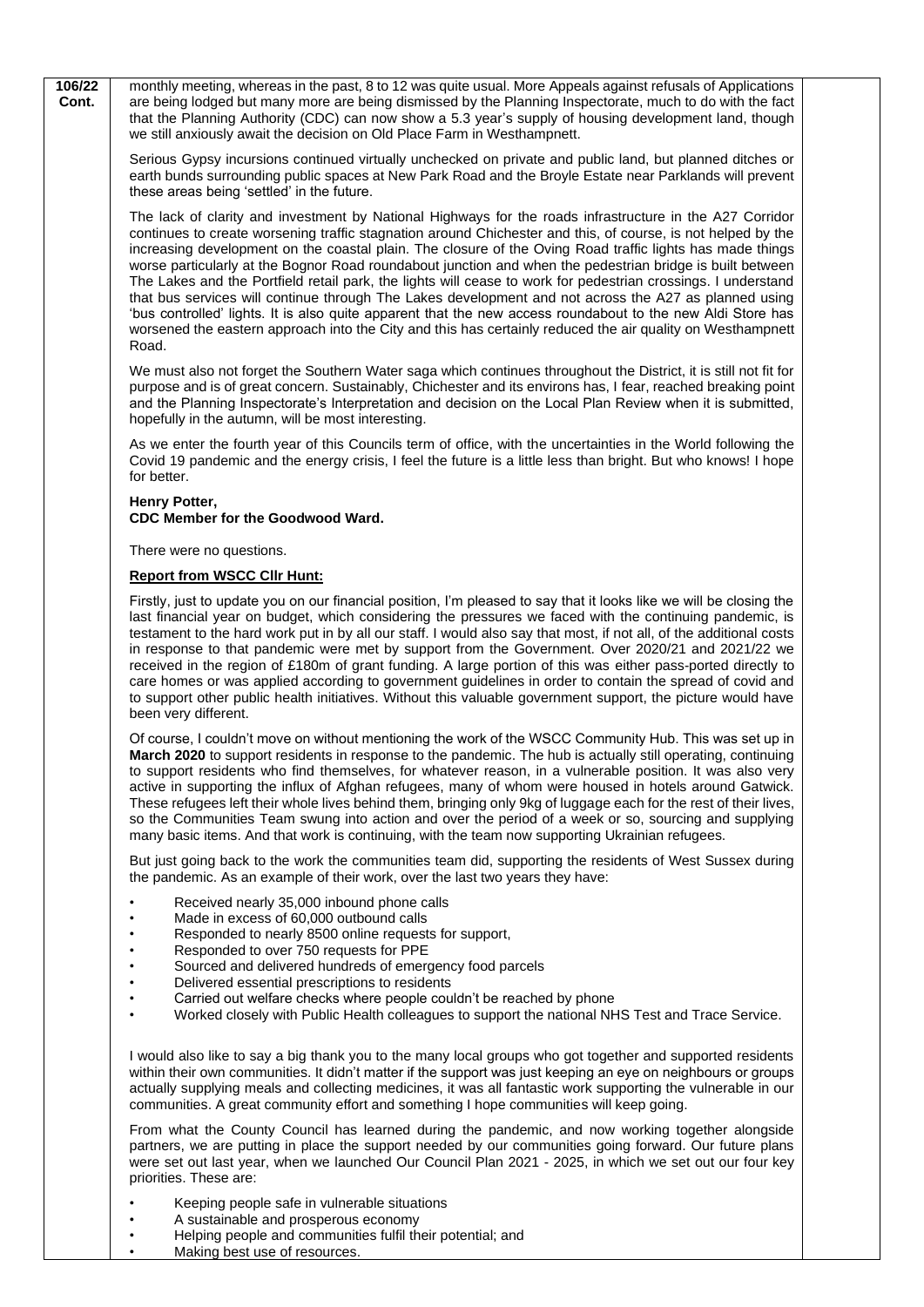| 106/22<br>Cont. | To view this plan, which also contains our key performance indicators,<br>please<br>go<br>to:<br>www.westsussex.gov.uk/media/15919/our_council_plan.pdf                                                                                                                                                                                                                                                                                                                                                                                                                                                                                                                                                                                                                                                                                                                                                                                                                                                                                                                                                                                                                                                  |
|-----------------|----------------------------------------------------------------------------------------------------------------------------------------------------------------------------------------------------------------------------------------------------------------------------------------------------------------------------------------------------------------------------------------------------------------------------------------------------------------------------------------------------------------------------------------------------------------------------------------------------------------------------------------------------------------------------------------------------------------------------------------------------------------------------------------------------------------------------------------------------------------------------------------------------------------------------------------------------------------------------------------------------------------------------------------------------------------------------------------------------------------------------------------------------------------------------------------------------------|
|                 | I am also pleased to say that our Children's Services have made great improvements over the last three<br>years. You might remember that following our last OFSTED inspection in 2019 we were told that our Children<br>Services would have to be transferred to a Trust. However, our improvement journey has been so successful<br>that the Department for Education recently confirmed that they have, for the first time ever, removed that<br>threat completely. Much credit must go to our Director of Children's Services, who was brought in by our then<br>new Chief Executive, to turn our service around. So I can confidently say that the children we care for are<br>safe in this county.                                                                                                                                                                                                                                                                                                                                                                                                                                                                                                  |
|                 | Our Fire and Rescue Service has also gone through a period of transformation, and again, following the<br>appointment of a new Chief Fire Officer in 2019, the service is now in excellent shape. Earlier this year,<br>following a public consultation, the Fire and Rescue service published its West Sussex Community Risk<br>Management Plan 2022 - 2026. It contains a lot of useful information and it can be found at :                                                                                                                                                                                                                                                                                                                                                                                                                                                                                                                                                                                                                                                                                                                                                                           |
|                 | https://www.westsussex.gov.uk/fire-emergencies-and-crime/west-sussex-fire-and-rescue-<br>service/performance-plans-and-reports/community-risk-management-plan-2022-2026/                                                                                                                                                                                                                                                                                                                                                                                                                                                                                                                                                                                                                                                                                                                                                                                                                                                                                                                                                                                                                                 |
|                 | Finally, following a lengthy consultation process with all interested parties, we recently launched our new<br>Adult Care Strategy called 'The Life you Want to Lead'. Again, I won't go into details here, but the full report<br>can be found at:                                                                                                                                                                                                                                                                                                                                                                                                                                                                                                                                                                                                                                                                                                                                                                                                                                                                                                                                                      |
|                 | https://www.westsussex.gov.uk/news/people-from-west-sussex-set-new-priorities-for-adult-social-care/                                                                                                                                                                                                                                                                                                                                                                                                                                                                                                                                                                                                                                                                                                                                                                                                                                                                                                                                                                                                                                                                                                     |
|                 | Returning to our budget, this is very much focussed on supporting our four key objectives, as set out in Our<br>Council Plan. However, the costs involved in running all these services continues to rise, and for the current<br>financial year (2022-23) our revenue budget amounts to just under £650m - of which nearly 55% goes on<br>social care - both children and adults. This year we are once again investing an additional £6.3m in Adult<br>social care, £8.5m in children and young people, an additional £4.8m into our highways and around an<br>additional £13m across our other services, including £6m into our learning and skills portfolio. Also, in order<br>to support our ambitions as set out in Our Council Plan, and particularly to support the Council's ambition to<br>be carbon neutral by 2030, we have committed an additional £100m to our capital programme. This takes<br>the total amount the County Council is investing in this county over the next five years, to just over £755m.<br>And, as I know it will be of particular interest to residents, this includes a projected investment in our highways<br>of nearly £247m. Further details can be found at: |
|                 | https://www.westsussex.gov.uk/campaigns/budget-202223/                                                                                                                                                                                                                                                                                                                                                                                                                                                                                                                                                                                                                                                                                                                                                                                                                                                                                                                                                                                                                                                                                                                                                   |
|                 | However, although our current budget is balanced, our Medium Term Financial Strategy over the following<br>three years currently shows a funding gap of over £60m. Not only that, but since we prepared and approved<br>this year's budget, we have the looming spectre of rapidly rising inflation, as well as all the other financial<br>pressures. So, I suspect that we - like everybody else of course - are in for some serious financial challenges<br>as the year progresses. I am confident we are in pretty good shape to weather the immediate storm, but we<br>could well have some serious challenges down the line. Which means of course, as with your own budgets,<br>we could well see some serious 'belt tightening' over the next two to three years.                                                                                                                                                                                                                                                                                                                                                                                                                                 |
|                 | <b>Some Local matters:</b>                                                                                                                                                                                                                                                                                                                                                                                                                                                                                                                                                                                                                                                                                                                                                                                                                                                                                                                                                                                                                                                                                                                                                                               |
|                 | <b>New Yellow Lines</b><br>The year started with the implementation of the new parking restrictions being implemented through<br>Westhampnett and Maudlin. This followed a lengthy consultation process, supported by the PC. However, it<br>was decided at that time, not to implement the proposed parking 'zones'. The PC have now confirmed that<br>they no longer wish to have these implemented. I think the new restrictions, although not necessarily<br>welcomed by all, have alleviated a lot of the parking problems that had blighted the village.                                                                                                                                                                                                                                                                                                                                                                                                                                                                                                                                                                                                                                           |
|                 | <b>Speed Limit- Madgwick Lane</b><br>It has long been a wish of local residents to extend the speed limit on Madgwick Lane. As part of the Madgwick<br>Park development, a new 40mph hour restriction was approved between where the 30mph begins/ends and<br>the Rolls Royce roundabout. This was finally implemented last April. I realise that the speed limit itself is not<br>the complete answer, but hopefully it will enable some future enforcement, either by the police or by the local<br>Speed Watch group.                                                                                                                                                                                                                                                                                                                                                                                                                                                                                                                                                                                                                                                                                 |
|                 | <b>Surface Water Flooding - Coach Road</b><br>Unfortunately a resident of Coach Road suffered surface water flooding last vear, due to heavy rains                                                                                                                                                                                                                                                                                                                                                                                                                                                                                                                                                                                                                                                                                                                                                                                                                                                                                                                                                                                                                                                       |

Unfortunately a resident of Coach Road suffered surface water flooding last year, due to heavy rains overwhelming the surface drainage. West Sussex Highways carried out extensive surveys of the local pipework which, I believe, identified a collapsed pipe that ran under the road. This has now been replaced and the gullies cleaned out, so hopefully the issue has been resolved.

#### **Operation Watershed**

Following the successful completion of the drainage works in Westerton Lane to alleviate the regular flooding, funded through the County Council's Operation Watershed scheme, a further application was made during the year for a similar situation on the corner of New Barn Hill and New Road. I am delighted to say that the application for £22k was recently approved and so the PC will shortly be commissioning that work.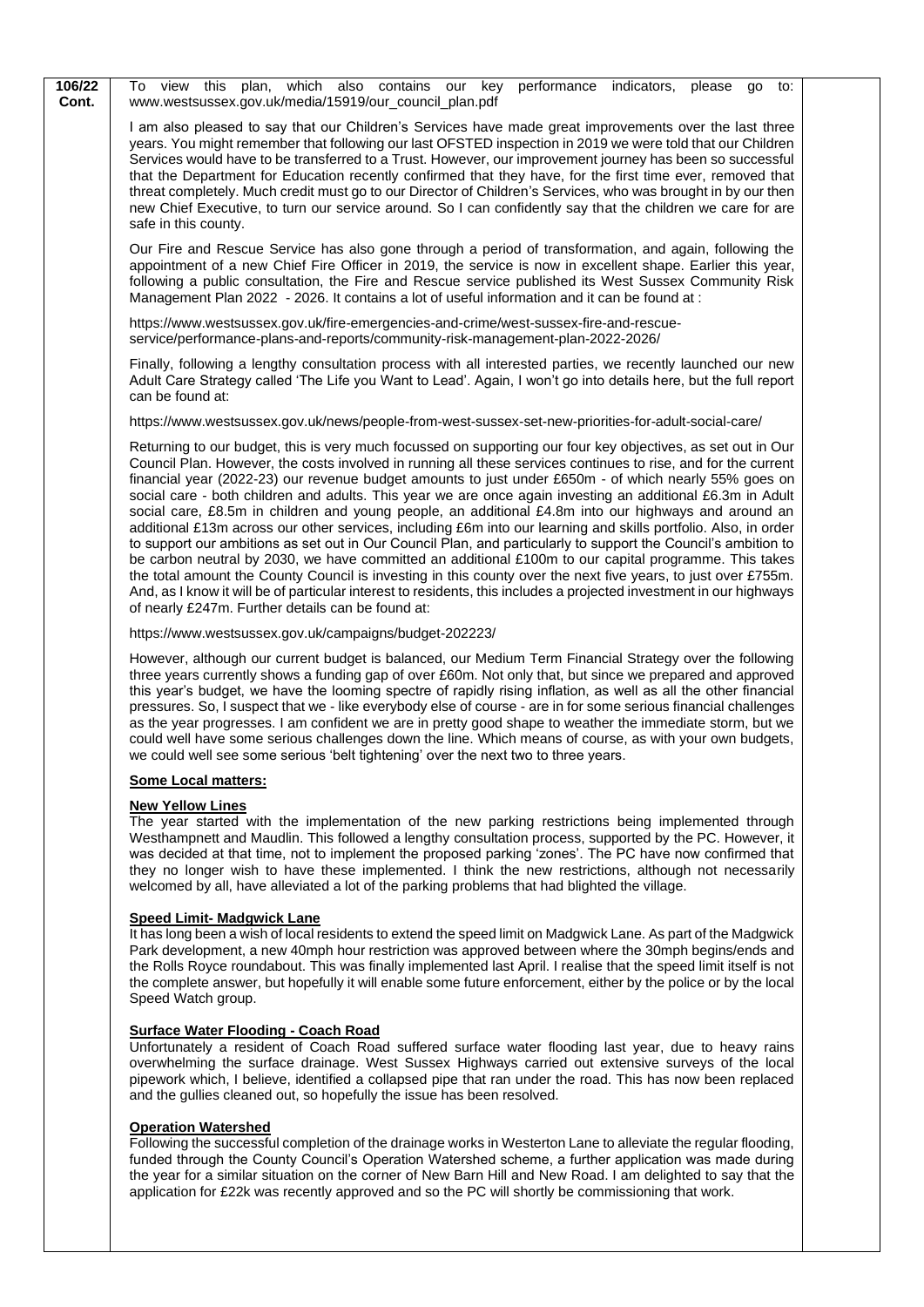| 106/22 | <b>Solar Farm</b>                                                                                                                                                                                                                                                                                                                                                                                                                                                                                                                                                                                                                                                                                                                                                                                                                      |             |
|--------|----------------------------------------------------------------------------------------------------------------------------------------------------------------------------------------------------------------------------------------------------------------------------------------------------------------------------------------------------------------------------------------------------------------------------------------------------------------------------------------------------------------------------------------------------------------------------------------------------------------------------------------------------------------------------------------------------------------------------------------------------------------------------------------------------------------------------------------|-------------|
| Cont.  | Unfortunately there was an issue with rats adjacent to Vespasian Close. Hopefully this has now been dealt<br>with. However, a couple of issues were identified that could be exacerbating this problem and these apply to<br>all the properties that border the northern edge of the site. Firstly, whilst cleaning out the ditches, it was clear<br>that some residents had been disposing of their garden waste over their back fences. Whilst this is<br>presumably not food waste, garden waste is something that rats do like - or so I'm told! Secondly, it is very<br>important that nearby residents do not leave out any food waste, including the fallout from bird feeders. Any<br>such food waste or spilt bird food will obviously attract these rats, which might actually end up in your house!<br>So please take care. |             |
|        | <b>Other Matters.</b><br>There are a small number of other ongoing matters that I am trying to deal with, but these will be picked up<br>during normal PC business.                                                                                                                                                                                                                                                                                                                                                                                                                                                                                                                                                                                                                                                                    |             |
|        | Jeremy Hunt - West Sussex County Council Member for Chichester North<br>c/o Cabinet Office, County Hall, West Street, Chichester, PO19 1RQ<br>E-mail: Jeremy.hunt@westsussex.gov.uk Tel: 0330222419536                                                                                                                                                                                                                                                                                                                                                                                                                                                                                                                                                                                                                                 |             |
|        | CIIr J Hunt arrived at 7.57pm, during Minute 113/22.2, having attended another meeting first.<br>However his comments are added in here for ease of future access if needed                                                                                                                                                                                                                                                                                                                                                                                                                                                                                                                                                                                                                                                            |             |
|        | CIIr Hunt thanked the Parish Council on behalf of WSCC for their community support.                                                                                                                                                                                                                                                                                                                                                                                                                                                                                                                                                                                                                                                                                                                                                    |             |
|        | Cllr McLeish asked Cllr Hunt about the Openreach Voucher Scheme and advised that the Parish is up to<br>54% now. (see Minute 109/22 below). Cllr Hunt said this scheme has been suspended, and a new scheme<br>is to start. He advised that Mr Greg Merrick (WSCC) will be getting in touch with Cllr McLeish. He advised<br>Lavant also have problems as they have Vouchers running out.                                                                                                                                                                                                                                                                                                                                                                                                                                              | <b>CMcL</b> |
|        | Mr Bob Keatley, a resident, asked about the replacement planting on the Solar Farm. Cllr Hunt said that the<br>original company went into Administration and WSCC were going to handle this themselves, but he had not<br>seen anything yet.                                                                                                                                                                                                                                                                                                                                                                                                                                                                                                                                                                                           | JH          |
|        | Mr Andrew Ball (Rolls Royce Motor Cars)<br>No report was received. However, subsequently it was confirmed a report had been sent but not received by<br>the Parish Clerk. This has now been received and will be included in the Minutes of the next Parish Council<br>Meeting.                                                                                                                                                                                                                                                                                                                                                                                                                                                                                                                                                        |             |
|        | Cllr McLeish advised she received a phone call from Mr Ball to update the Parish Council:                                                                                                                                                                                                                                                                                                                                                                                                                                                                                                                                                                                                                                                                                                                                              |             |
|        | RR have erected a large temporary structure which is for this week and will be taken down after that.<br>1.<br>Some HGVs have had to go left out of the Stane Street entrance due to the Sewerage Road Works<br>2.<br>RR expansion plans – nothing agreed yet, and there will be a meeting for the provisional plan.<br>3.                                                                                                                                                                                                                                                                                                                                                                                                                                                                                                             |             |
|        | There were no questions.                                                                                                                                                                                                                                                                                                                                                                                                                                                                                                                                                                                                                                                                                                                                                                                                               |             |
| 107/22 | <b>MEMBERS' REPORTS:</b> To receive reports from Members where not covered in agenda below, including<br>GMCCC Meeting on 20 <sup>th</sup> April 2022                                                                                                                                                                                                                                                                                                                                                                                                                                                                                                                                                                                                                                                                                  |             |
|        | <b>GMCCC Meeting on 20th April 2022</b><br>Cllr Burborough attended this meeting, she reported that:<br>There are to be 5 Breakfast Clubs this year.<br>The Members meeting attracted 18,000 people per day which was the largest so far. The event is<br>$\bullet$                                                                                                                                                                                                                                                                                                                                                                                                                                                                                                                                                                    |             |
|        | licenced for up to 30,000 per day, but Goodwood want to keep it to 20,000 per day so that it is not<br>too crowded. There was an incident at the event requiring the Air Ambulance, person in hospital.<br>The Circuit track is being used by local Cycling Clubs.<br>$\bullet$<br>The Circuit track is being used by Sussex Safer Partnership for young people<br>$\bullet$<br>Air Race - 9/10 July, will attract approx. 12,000-16,000 people per day at the Horse Racecourse.<br>$\bullet$                                                                                                                                                                                                                                                                                                                                          |             |
|        | Only one plane at a time.<br>Most Track Days are now sold for all the year<br>٠<br>Mr Haydn Morris updated the meeting on the Madgwick Lane & Raughmere Planning Appeal.<br>$\bullet$<br>Next meeting in July<br>$\bullet$                                                                                                                                                                                                                                                                                                                                                                                                                                                                                                                                                                                                             |             |
|        | Mr Derek Marlow, a resident, advised that should the Appeal uphold the CDC Decision, there is discretionary<br>power at CDC Planning Department to refuse to take another Planning Application for the Madgwick Lane<br>site, unless materially different.                                                                                                                                                                                                                                                                                                                                                                                                                                                                                                                                                                             |             |
|        | <b>Village Gates</b><br>Cllr Plummer reported by email that he has chased WSCC Mike Dare as there had been no response. Asked<br>that the matter is raised with WSCC CIIr Hunt at this meeting.                                                                                                                                                                                                                                                                                                                                                                                                                                                                                                                                                                                                                                        |             |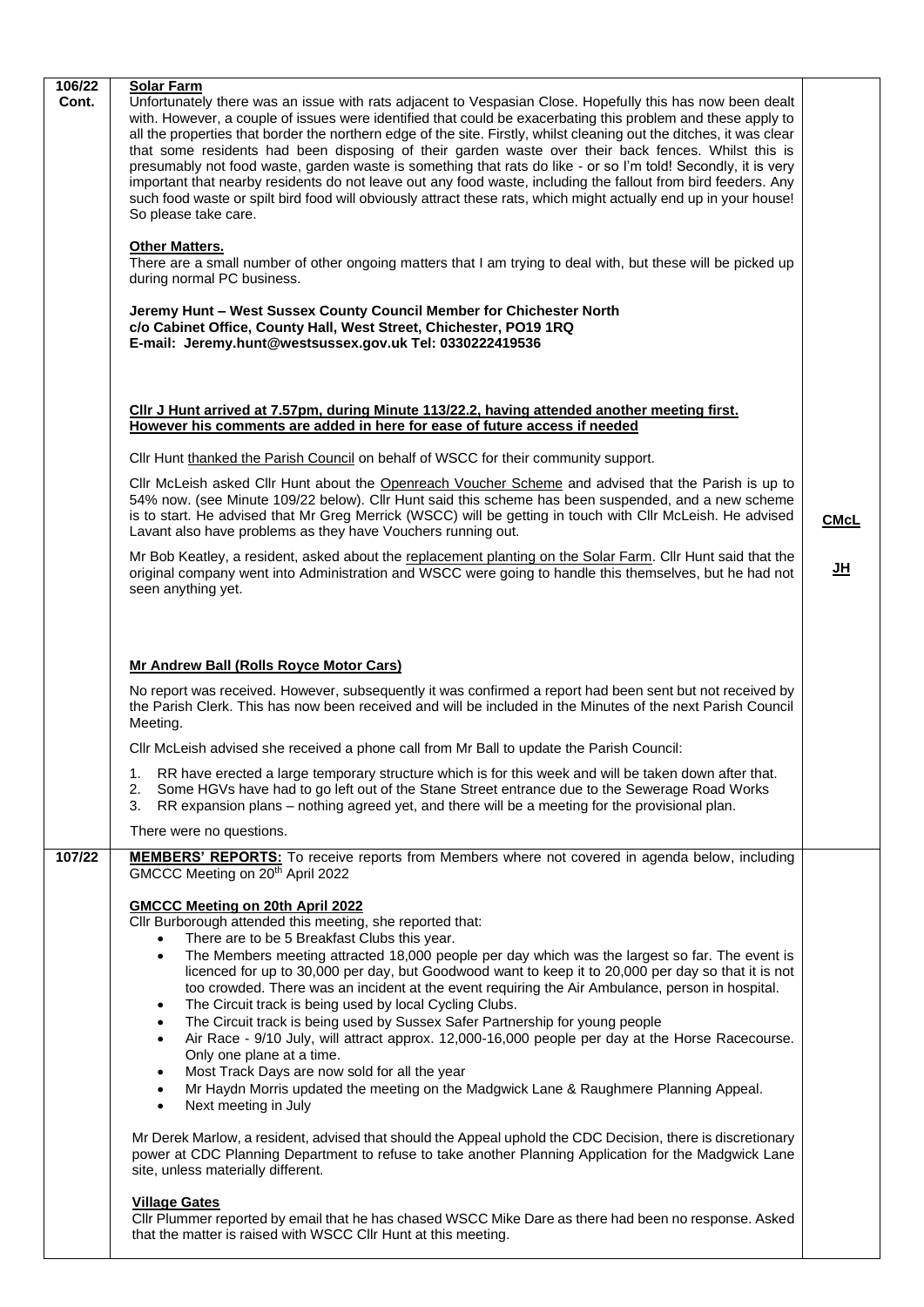| 107/22 | <b>Madgwick Park issues</b>                                                                                                                                                                                            |     |
|--------|------------------------------------------------------------------------------------------------------------------------------------------------------------------------------------------------------------------------|-----|
| Cont.  | CIIr Plummer reported by email that he has a meeting with CDC next Wednesday regarding the trees and<br>will update asap. He has also written to CDC Planning Enforcement but have not yet had a response.             |     |
|        | Mr Derek Marlow remarked that the new footpath on the north side of Stane Street from Madgwick Park to<br>the Church is missing the top-dressing tarmac. Need to make sure this gets done.                             | LFL |
| 108/22 | PLANNING MATTERS: To receive a report on recent planning applications, including large structure at Rolls                                                                                                              |     |
|        | Royce.                                                                                                                                                                                                                 |     |
|        | Planning Update since the last Parish Council Meeting on 11 <sup>th</sup> April 2022                                                                                                                                   |     |
|        | New Planning Applications for the period week 15 (13/04/22) to week 18 (04/05/22) inclusive                                                                                                                            |     |
|        | WH/22/01062/TPA - Case Officer: Henry Whitby<br>Mr Shane Verrion                                                                                                                                                       |     |
|        | Hadley House Claypit Lane Westhampnett Chichester<br>Fell 1 no. Sycamore tree (T1), 1 no. Oak tree (T2) and 1 no. Ash tree (T3) within Area, A1 subject to<br>WH/73/01077/TPO.                                         |     |
|        | O.S. Grid Ref. 488191/106301                                                                                                                                                                                           |     |
|        | To view the application use the following link:<br>https://publicaccess.chichester.gov.uk/online-                                                                                                                      |     |
|        | applications/applicationDetails.do?activeTab=summary&keyVal=RAMM4FERFVV00                                                                                                                                              |     |
|        | PC must comment by 25/05/22                                                                                                                                                                                            | LFL |
|        | WH/22/00777/FUL - Case Officer: Nicola Martin                                                                                                                                                                          |     |
|        | Rolls Royce Motor Cars The Drive Westhampnett West Sussex<br>Extension to first floor mezzanine, minor facade alterations and associated works.                                                                        |     |
|        | O.S. Grid Ref. 488512/106717                                                                                                                                                                                           |     |
|        | To view the application use the following link:                                                                                                                                                                        |     |
|        | https://publicaccess.chichester.gov.uk/online-<br>applications/applicationDetails.do?activeTab=summary&keyVal=R98WL5ERMLO00                                                                                            |     |
|        | PC must comment by 04/05/22<br>The Parish Council has reviewed this Planning Application and has no comments to make.                                                                                                  |     |
|        | <b>Update on outstanding Planning Applications</b>                                                                                                                                                                     |     |
|        | WH/22/00561/DOM - Case Officer: Oliver Naish<br>Ms Kristin Pagano                                                                                                                                                      |     |
|        | Kintail Lodge Claypit Lane Westhampnett West Sussex                                                                                                                                                                    |     |
|        | Single storey rear extension, internal alterations, replacement slate roof, timber cladding to external                                                                                                                |     |
|        | elevations and new heating system.<br>O.S. Grid Ref. 488122/106367                                                                                                                                                     |     |
|        | To view the application use the following link;                                                                                                                                                                        |     |
|        | https://publicaccess.chichester.gov.uk/online-<br>applications/applicationDetails.do?activeTab=summary&keyVal=R87NMEERLTH00                                                                                            |     |
|        | PC must comment by 27/04/22                                                                                                                                                                                            |     |
|        |                                                                                                                                                                                                                        |     |
|        | The Parish Council has reviewed this Planning Application and asked CDC Planning a couple of questions<br>regarding a tree survey and disabled access. CDC Planning have replied that they will take up the need for a |     |
|        | tree survey with the agent, and that as the building is existing, they do not require new disabled access as                                                                                                           |     |
|        | part of this proposal. Confirmation of the request for a tree survey is awaited, if not forthcoming the PC will<br>lodge a comment in that regard. 04/05/22 Reply awaited.                                             | LFL |
|        |                                                                                                                                                                                                                        |     |
|        | WH/21/00489/FUL - Case Officer: William Price<br>Mrs Pam Clingan                                                                                                                                                       |     |
|        | Lanburn Connemaras Swallow Beck Madgwick Lane Westhampnett                                                                                                                                                             |     |
|        | Change of use of land for use as a certified 'Caravan and Motorhome Club' site for siting up to 5 no. caravans,                                                                                                        |     |
|        | motorhomes or trailer tents.<br>O.S. Grid Ref. 488052/106449                                                                                                                                                           |     |
|        | To view the application use the following link;                                                                                                                                                                        |     |
|        | https://publicaccess.chichester.gov.uk/online-                                                                                                                                                                         |     |
|        | applications/applicationDetails.do?activeTab=summary&keyVal=QOOA34ERM6X00                                                                                                                                              |     |
|        | PC Comment and Objection lodged 07/04/21.                                                                                                                                                                              |     |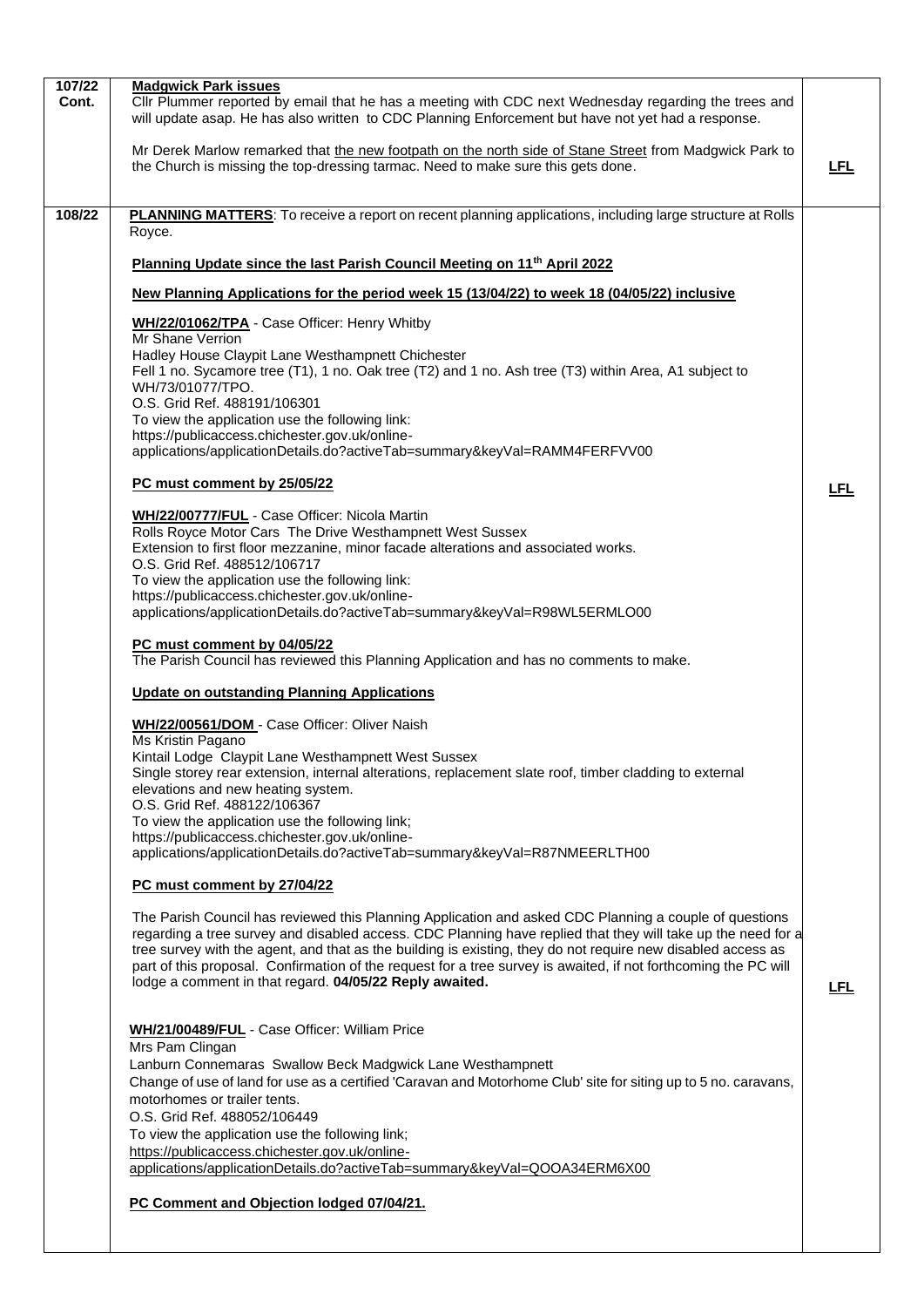| 108/22<br>Cont. | Update:<br>On 12/04/21 the PC was provided with some additional information from the applicant however the PC<br>submission still stood as lodged. Following further information on 05/08/21 the PC withdrew most of its<br>objections, except to do with footpaths / public transport. After additional information dated 11/08/21 the PC<br>maintained its objections regarding footpaths. CDC have been consulting the necessary bodies and on<br>08/03/22 and 04/05/22 Natural England replied as a Consultee.                                                                                                                                                                                                                                                                                                                                                                                                                                                                                                                                                                                                                                             |  |
|-----------------|----------------------------------------------------------------------------------------------------------------------------------------------------------------------------------------------------------------------------------------------------------------------------------------------------------------------------------------------------------------------------------------------------------------------------------------------------------------------------------------------------------------------------------------------------------------------------------------------------------------------------------------------------------------------------------------------------------------------------------------------------------------------------------------------------------------------------------------------------------------------------------------------------------------------------------------------------------------------------------------------------------------------------------------------------------------------------------------------------------------------------------------------------------------|--|
|                 | Decision was by 26/04/21, then by 23/07/21, now overdue                                                                                                                                                                                                                                                                                                                                                                                                                                                                                                                                                                                                                                                                                                                                                                                                                                                                                                                                                                                                                                                                                                        |  |
|                 | <b>Decisions</b>                                                                                                                                                                                                                                                                                                                                                                                                                                                                                                                                                                                                                                                                                                                                                                                                                                                                                                                                                                                                                                                                                                                                               |  |
|                 | WH/22/00326/DOM - Case Officer: Louise Brace<br>Mr M Richards                                                                                                                                                                                                                                                                                                                                                                                                                                                                                                                                                                                                                                                                                                                                                                                                                                                                                                                                                                                                                                                                                                  |  |
|                 | Beekeepers Cottage Dairy Lane Maudlin Westhampnett<br>Single storey side extension.                                                                                                                                                                                                                                                                                                                                                                                                                                                                                                                                                                                                                                                                                                                                                                                                                                                                                                                                                                                                                                                                            |  |
|                 | O.S. Grid Ref. 488852/106162                                                                                                                                                                                                                                                                                                                                                                                                                                                                                                                                                                                                                                                                                                                                                                                                                                                                                                                                                                                                                                                                                                                                   |  |
|                 | To view the application use the following link;                                                                                                                                                                                                                                                                                                                                                                                                                                                                                                                                                                                                                                                                                                                                                                                                                                                                                                                                                                                                                                                                                                                |  |
|                 | https://publicaccess.chichester.gov.uk/online-<br>applications/applicationDetails.do?activeTab=summary&keyVal=R7129SERKW000                                                                                                                                                                                                                                                                                                                                                                                                                                                                                                                                                                                                                                                                                                                                                                                                                                                                                                                                                                                                                                    |  |
|                 | PC must comment by 23/03/22<br>New Drawings submitted on 16/03/22 so extension of time granted.                                                                                                                                                                                                                                                                                                                                                                                                                                                                                                                                                                                                                                                                                                                                                                                                                                                                                                                                                                                                                                                                |  |
|                 |                                                                                                                                                                                                                                                                                                                                                                                                                                                                                                                                                                                                                                                                                                                                                                                                                                                                                                                                                                                                                                                                                                                                                                |  |
|                 | The PC lodged the following Comment on 05/04/22:<br>WH/22/00326/DOM Single storey side extension. Beekeepers Cottage Dairy Lane Maudlin Westhampnett<br>West Sussex PO18 0PE                                                                                                                                                                                                                                                                                                                                                                                                                                                                                                                                                                                                                                                                                                                                                                                                                                                                                                                                                                                   |  |
|                 | Beekeepers Cottage is an attractive Flint faced cottage with traditional facing brick quoins and plinth,<br>located adjacent to Maudlin Farm at the south and of Dairy Lane Maudlin. It is not a Listed Building.                                                                                                                                                                                                                                                                                                                                                                                                                                                                                                                                                                                                                                                                                                                                                                                                                                                                                                                                              |  |
|                 | A single storey extension on the north side of the property is proposed between the existing building and<br>the north boundary. The extension will replace an existing shed.                                                                                                                                                                                                                                                                                                                                                                                                                                                                                                                                                                                                                                                                                                                                                                                                                                                                                                                                                                                  |  |
|                 | The extension has a flat roof with mansard perimeter edges which are presumably tiled, although this is not<br>stated, and should be clarified.                                                                                                                                                                                                                                                                                                                                                                                                                                                                                                                                                                                                                                                                                                                                                                                                                                                                                                                                                                                                                |  |
|                 | Vertical burnt Larch timber cladding above a brickwork plinth is proposed for the west (front) and east (rear)<br>elevations and a rendered wall on the north elevation.                                                                                                                                                                                                                                                                                                                                                                                                                                                                                                                                                                                                                                                                                                                                                                                                                                                                                                                                                                                       |  |
|                 | Westhampnett Parish Council has reviewed this planning application and wishes to OBJECT as follows:                                                                                                                                                                                                                                                                                                                                                                                                                                                                                                                                                                                                                                                                                                                                                                                                                                                                                                                                                                                                                                                            |  |
|                 | The impact of the extension on Dairy Lane Cottage to the north should be indicated on the drawings so that<br>this can be assessed due to:<br>1. The height of the extension proposed.<br>2. Windows in the southern elevation of Dairy Lane Cottage.                                                                                                                                                                                                                                                                                                                                                                                                                                                                                                                                                                                                                                                                                                                                                                                                                                                                                                          |  |
|                 | It is also considered that the external cladding materials are inappropriate and do not reflect the local<br>vernacular. If used, the timber boarding should be horizonal not vertical.                                                                                                                                                                                                                                                                                                                                                                                                                                                                                                                                                                                                                                                                                                                                                                                                                                                                                                                                                                        |  |
|                 | Decision due 13/04/22                                                                                                                                                                                                                                                                                                                                                                                                                                                                                                                                                                                                                                                                                                                                                                                                                                                                                                                                                                                                                                                                                                                                          |  |
|                 | Permitted 25/04/22, with no special conditions.                                                                                                                                                                                                                                                                                                                                                                                                                                                                                                                                                                                                                                                                                                                                                                                                                                                                                                                                                                                                                                                                                                                |  |
|                 | TG/20/02893/OUT - Case Officer: Mike Bleakley<br>Countryside Properties (UK) Ltd<br>Land Adjacent To A27 Copse Farm Tangmere Road Tangmere West Sussex<br>Outline planning application for a residential-led mixed use development comprising up to 1,300 dwellings<br>(Use Class C3), an expanded village centre (comprising flexible units suited to Use Class E and pubs or<br>drinking establishments and/or takeaways in Use Class Sui Generis), community uses, primary school,<br>informal and formal open space, playing pitches, footpaths, cycleways, associated landscaping, utilities and<br>drainage infrastructure, including on-site pumping station(s) with connection to the Strategic Foul network;<br>associated infrastructure and groundworks; with all matters reserved except for the principal access junctions<br>from the A27 grade-separated junction and Tangmere Road and the secondary access at Malcolm Road.<br>O.S. Grid Ref. 489314/106361<br>To view the application use the following link;<br>https://publicaccess.chichester.gov.uk/online-<br>applications/applicationDetails.do?activeTab=summary&keyVal=QJZZT4ERIUA00 |  |
|                 | PC Comments lodged 01/01/21<br>CDC held a Public Briefing virtually on Thurs 18 Feb 2021 10.00 am                                                                                                                                                                                                                                                                                                                                                                                                                                                                                                                                                                                                                                                                                                                                                                                                                                                                                                                                                                                                                                                              |  |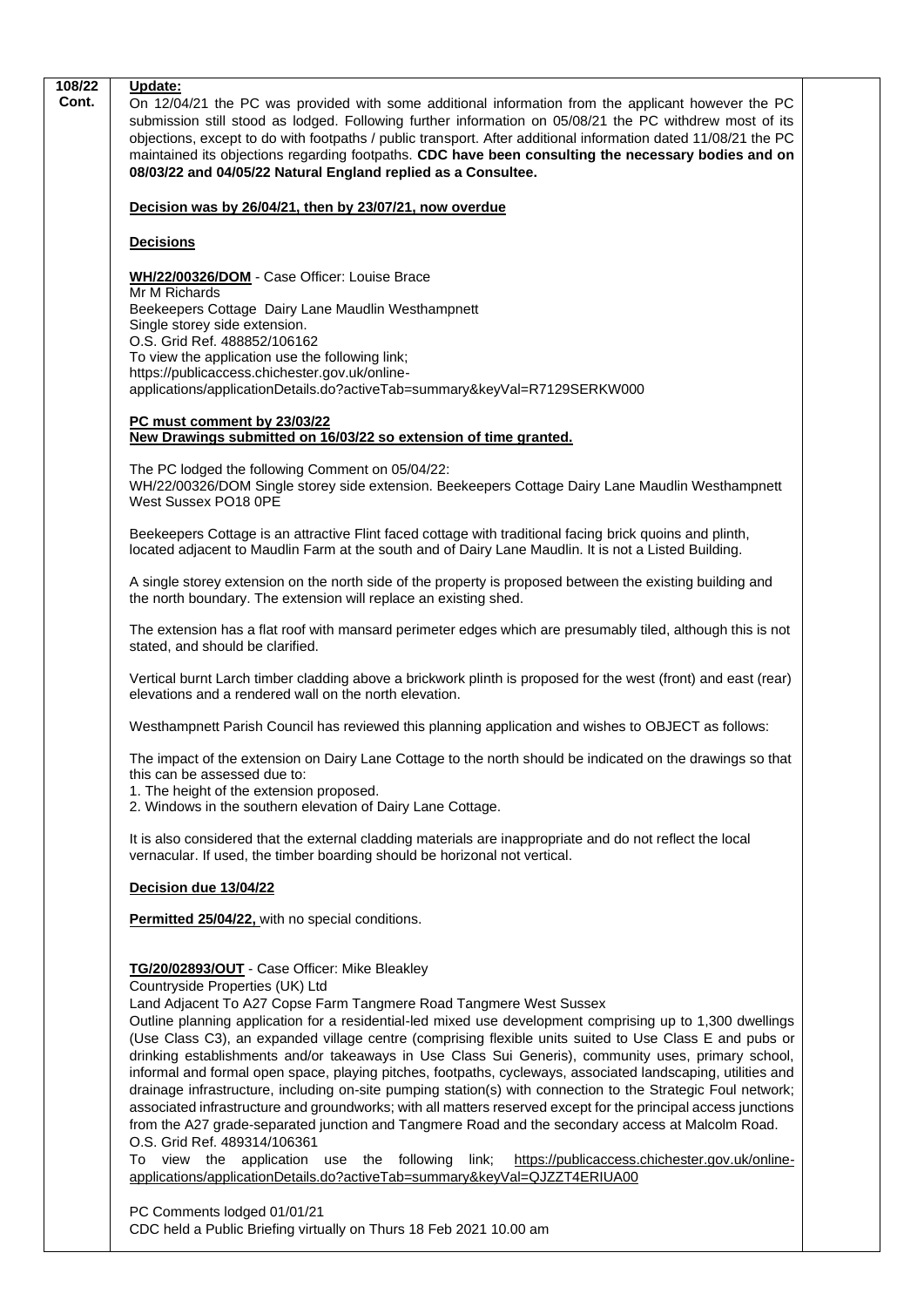| CDC Planning Committee assessed on 07/04/21 and Granted Outline Permission subject to Highways<br>England agreement to revised measures regarding the impact of the traffic from the development on the A27.                                                                                                                                                                                                                                                                                                                                                                                                                                                                                                                                                                                                                                                                                                                                                                                                                                                                                                                        |                                                                                                                                                                                                             |
|-------------------------------------------------------------------------------------------------------------------------------------------------------------------------------------------------------------------------------------------------------------------------------------------------------------------------------------------------------------------------------------------------------------------------------------------------------------------------------------------------------------------------------------------------------------------------------------------------------------------------------------------------------------------------------------------------------------------------------------------------------------------------------------------------------------------------------------------------------------------------------------------------------------------------------------------------------------------------------------------------------------------------------------------------------------------------------------------------------------------------------------|-------------------------------------------------------------------------------------------------------------------------------------------------------------------------------------------------------------|
| Full details to be advised, and outstanding as at 10/09/21, to be followed up by the Parish Clerk.                                                                                                                                                                                                                                                                                                                                                                                                                                                                                                                                                                                                                                                                                                                                                                                                                                                                                                                                                                                                                                  | <u>LFL</u>                                                                                                                                                                                                  |
| WH/20/02824/OUT - Case Officer: Jeremy Bushell<br>CEG Land Promotions And The Landowners                                                                                                                                                                                                                                                                                                                                                                                                                                                                                                                                                                                                                                                                                                                                                                                                                                                                                                                                                                                                                                            |                                                                                                                                                                                                             |
| Lane) Chichester<br>Outline Application with all matters reserved except for access for the residential development comprising<br>up-to 165 dwellings, including an element of affordable housing; together with an access from Madgwick<br>Lane as well as a relocated agricultural access, also from Madgwick Lane; Green Infrastructure, including<br>the enhancement of the Lavant Valley Linear Greenspace; sustainable drainage systems; and associated<br>infrastructure.<br>O.S. Grid Ref. 487255/106469                                                                                                                                                                                                                                                                                                                                                                                                                                                                                                                                                                                                                    |                                                                                                                                                                                                             |
| applications/applicationDetails.do?activeTab=summary&keyVal=QJ88KRERI8000                                                                                                                                                                                                                                                                                                                                                                                                                                                                                                                                                                                                                                                                                                                                                                                                                                                                                                                                                                                                                                                           |                                                                                                                                                                                                             |
| Developer has appealed, start date 22/03/21<br>PC lodged additional comments with Inspectorate on 25/04/21                                                                                                                                                                                                                                                                                                                                                                                                                                                                                                                                                                                                                                                                                                                                                                                                                                                                                                                                                                                                                          |                                                                                                                                                                                                             |
| The deadline for Appeal proofs was 06/07/21 and rebuttals by 20/07/21. There are now numerous documents<br>to be reviewed as part of the Appeal, these can be seen on CDC website under this number.                                                                                                                                                                                                                                                                                                                                                                                                                                                                                                                                                                                                                                                                                                                                                                                                                                                                                                                                |                                                                                                                                                                                                             |
| Planning Inspectorate Reference: APP/L3815/W/21/3270721<br>The Planning Inspectorate Inquiry started 03/08/21 and was due to conclude on 12/08/21.<br>The Planning Inspectorate Decision was due on 25/08/21, but now extended with closing statements by the<br>advocates and a discussion on potential conditions scheduled for 14/09/21, and a decision about a fortnight<br>later, so around the beginning of October. Later advised end of November, but no decision as at 13/12/21.<br>On 10/01/22 advised that the Inspector has invited a final comment from all parties by 24/01/22 and indicated<br>he will issue his decision within a week/fortnight of that deadline. On 10/02/22 advised that the Inspector has<br>extended the decision deadline to the end of March.<br>On 01/04/22 Planning Inspectorate advised that "Unfortunately, there has been a short delay due to updated<br>advice from Natural England. The Inspector hopes to issue the appeal decision as soon as possible."<br>Following the deadline of Monday 25th April for any additional submissions on the above, it is now<br>expected in May. | <u>LFL</u>                                                                                                                                                                                                  |
| <b>Other Matters</b>                                                                                                                                                                                                                                                                                                                                                                                                                                                                                                                                                                                                                                                                                                                                                                                                                                                                                                                                                                                                                                                                                                                |                                                                                                                                                                                                             |
| <b>Chichester Local Plan Review 2020 version of the Council's Housing and Economic Land Availability</b><br>Assessment (HELAA) document.<br>The PC have been advised of this review which includes Westhampnett, and further comments are to be<br>prepared.                                                                                                                                                                                                                                                                                                                                                                                                                                                                                                                                                                                                                                                                                                                                                                                                                                                                        |                                                                                                                                                                                                             |
| In July 2021 CDC Members considered a report "Local Plan and Strategic Infrastructure Update 1" and since<br>then have been working on details of this report. On 19/01/22 CDC Planning Policy department advised the<br>PC that sites within the District / Parishes are under consideration and confirmed that a meeting with the<br>Parish Council could be arranged.                                                                                                                                                                                                                                                                                                                                                                                                                                                                                                                                                                                                                                                                                                                                                            |                                                                                                                                                                                                             |
| The Parish Clerk emailed Mr Toby Ayling on 05/02/22 to ask him to a face-to-face site meeting to review the<br>HELAA sites in the Parish, in person. Toby has now left CDC, and Mr Tony Whitty has replaced him as<br>Planning Policy Divisional Manager. Emailed Tony on 08/03/22 asking for a meeting. Reply awaited. Dates<br>now offered and one to be agreed with PC, with meeting to be attended by Mr Andrew Frost, Director of<br>Planning and Environment and Mr Tony Whitty.                                                                                                                                                                                                                                                                                                                                                                                                                                                                                                                                                                                                                                              |                                                                                                                                                                                                             |
| The Parish Council met Mr Andrew Frost and Mr Tony Whitty, via Zoom, on 25 <sup>th</sup> April. This meeting was also<br>attended by CDC Cllr Henry Potter, WPC Cllrs, Mrs Jean Hardstaff and the Parish Clerk.                                                                                                                                                                                                                                                                                                                                                                                                                                                                                                                                                                                                                                                                                                                                                                                                                                                                                                                     |                                                                                                                                                                                                             |
| Mr Andrew Frost gave an update on the current position of the Local Plan for the area, and the background<br>work currently being undertaken. The constraints of the local area were highlighted (A27, other local roads,<br>SDNP etc) and he advised that CDC must look exhaustively at all options.                                                                                                                                                                                                                                                                                                                                                                                                                                                                                                                                                                                                                                                                                                                                                                                                                               |                                                                                                                                                                                                             |
| The HELAA sites within Westhampnett were discussed in depth, and it was clear that there was more work<br>to be done by CDC prior to their decision on suitability. Mr Andrew Frost confirmed that Mr Tony Whitty would<br>be keeping the Parish Council informed.                                                                                                                                                                                                                                                                                                                                                                                                                                                                                                                                                                                                                                                                                                                                                                                                                                                                  |                                                                                                                                                                                                             |
|                                                                                                                                                                                                                                                                                                                                                                                                                                                                                                                                                                                                                                                                                                                                                                                                                                                                                                                                                                                                                                                                                                                                     | Land Within The Westhampnett / North East Chichester Strategic Development Location (north Of Madgwick<br>To view the application use the following link;<br>https://publicaccess.chichester.gov.uk/online- |

**Linda Lanham, 09.05.22**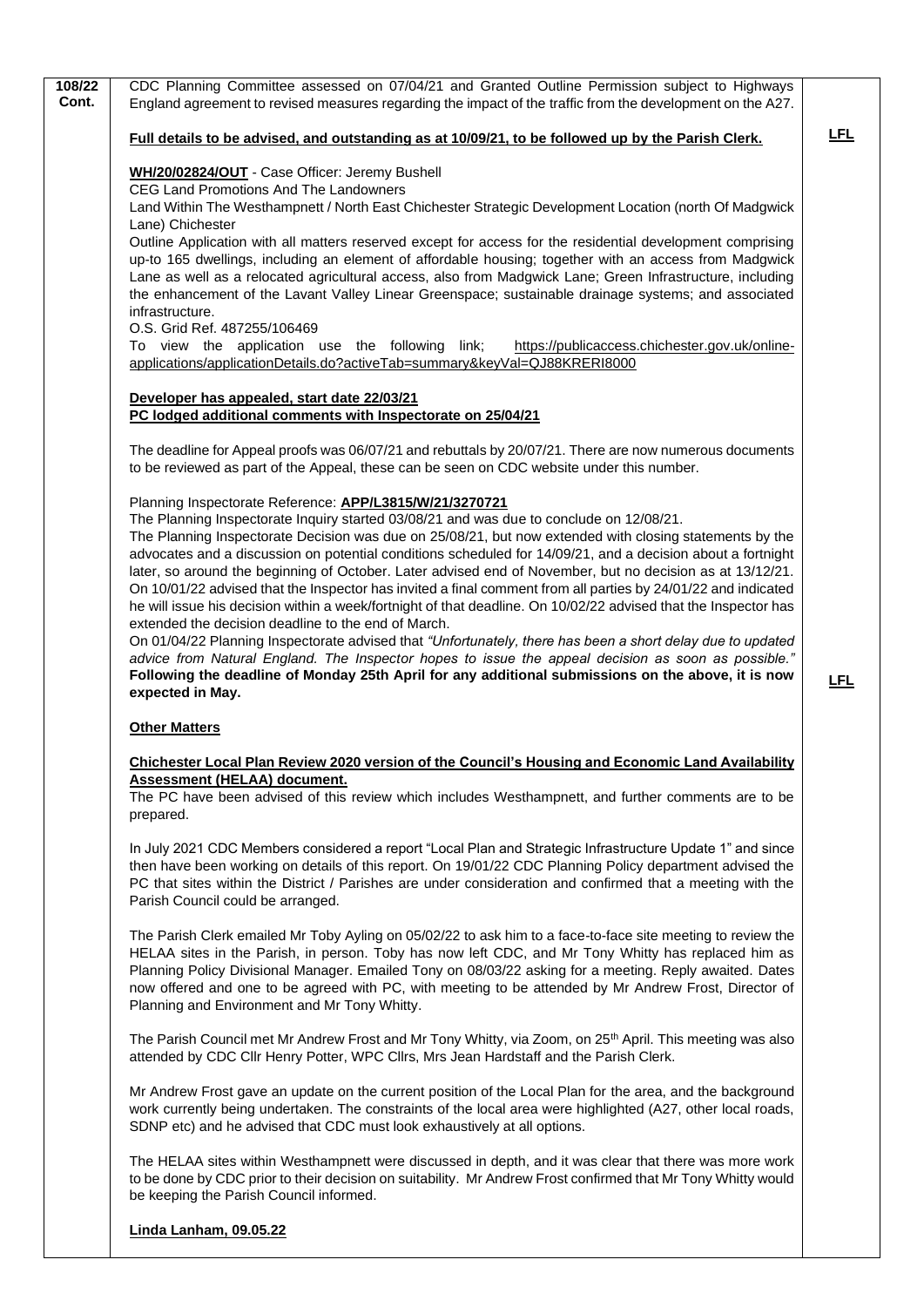| Bridge over A27 between Coach Road and Shopwyke Lakes development: The Parish Clerk reported<br>that this bridge is due to be built next year.                                                                                                                                                                                                                                                                                                                                                                                                                                |                                                                                                                                                                                                                                                                                                                                                                                                                                                 |
|-------------------------------------------------------------------------------------------------------------------------------------------------------------------------------------------------------------------------------------------------------------------------------------------------------------------------------------------------------------------------------------------------------------------------------------------------------------------------------------------------------------------------------------------------------------------------------|-------------------------------------------------------------------------------------------------------------------------------------------------------------------------------------------------------------------------------------------------------------------------------------------------------------------------------------------------------------------------------------------------------------------------------------------------|
| Mr Derek Marlow, a resident, commented that in the forthcoming Queens Speech on 10th May it has been<br>reported that Mr Michael Gove, Secretary of State for Housing, Communities and Local Government, is likely<br>to drop the minimum number of houses required to be supplied.                                                                                                                                                                                                                                                                                           |                                                                                                                                                                                                                                                                                                                                                                                                                                                 |
| <b>GIGABIT VOUCHER SCHEME: Update</b><br>CIIr McLeish thanked Mrs Hazel Bate, a resident, for all the work she has done in promoting this scheme. It<br>is touch and go as to whether there will be sufficient support across the Parish, currently 54%, closing date<br>is 24 <sup>th</sup> May. WSCC may have another scheme that would be possible.<br>Mr Don Milton, a resident, said that Openreach should never have been allowed to do this (ie leave<br>communities behind in the provision of full fibre) and the signal is very degraded if the premises are a long | <b>CMcL</b>                                                                                                                                                                                                                                                                                                                                                                                                                                     |
|                                                                                                                                                                                                                                                                                                                                                                                                                                                                                                                                                                               |                                                                                                                                                                                                                                                                                                                                                                                                                                                 |
| Closure, possibly in June / July                                                                                                                                                                                                                                                                                                                                                                                                                                                                                                                                              |                                                                                                                                                                                                                                                                                                                                                                                                                                                 |
| The Parish Clerk advised that the works are continuing eastwards along Stane Street, and when they get to<br>past Old Arundel Road there will have to be a Road Closure due to the narrow area there. This currently<br>scheduled for 28 <sup>th</sup> June to 15 <sup>th</sup> July.                                                                                                                                                                                                                                                                                         | <b>LFL</b>                                                                                                                                                                                                                                                                                                                                                                                                                                      |
| <b>FLOODING AT NEW ROAD / HAT HILL - OPERATION WATERSHED PROJECT: Update on Application</b>                                                                                                                                                                                                                                                                                                                                                                                                                                                                                   |                                                                                                                                                                                                                                                                                                                                                                                                                                                 |
| to progress the project.                                                                                                                                                                                                                                                                                                                                                                                                                                                                                                                                                      | <u>LFL</u>                                                                                                                                                                                                                                                                                                                                                                                                                                      |
| PROVISION OF TABLE TENNIS TABLE, PICNIC BENCHES, GOAL POSTS / MUGA ON VILLAGE                                                                                                                                                                                                                                                                                                                                                                                                                                                                                                 |                                                                                                                                                                                                                                                                                                                                                                                                                                                 |
|                                                                                                                                                                                                                                                                                                                                                                                                                                                                                                                                                                               |                                                                                                                                                                                                                                                                                                                                                                                                                                                 |
| The 2 x Activity Picnic Benches are on order and will be located at G.<br>The 2 x Round Accessible Picnic Tables are on order and will be located at B.                                                                                                                                                                                                                                                                                                                                                                                                                       | <u>LFL</u><br>LFL                                                                                                                                                                                                                                                                                                                                                                                                                               |
| Next:                                                                                                                                                                                                                                                                                                                                                                                                                                                                                                                                                                         | <u>LFL</u>                                                                                                                                                                                                                                                                                                                                                                                                                                      |
| Work out which Fruit Trees, order for Autumn delivery and planting.<br>Review which Goals / MUGA is most suitable, including if Planning Permission needed.)                                                                                                                                                                                                                                                                                                                                                                                                                  | SB/CM/<br><b>CMcL</b>                                                                                                                                                                                                                                                                                                                                                                                                                           |
| Village Green - Location Plan for items:                                                                                                                                                                                                                                                                                                                                                                                                                                                                                                                                      |                                                                                                                                                                                                                                                                                                                                                                                                                                                 |
| <b>IG</b> Games Bench                                                                                                                                                                                                                                                                                                                                                                                                                                                                                                                                                         |                                                                                                                                                                                                                                                                                                                                                                                                                                                 |
| <b>Access Bench</b><br>$\overline{B}$                                                                                                                                                                                                                                                                                                                                                                                                                                                                                                                                         |                                                                                                                                                                                                                                                                                                                                                                                                                                                 |
| Goals                                                                                                                                                                                                                                                                                                                                                                                                                                                                                                                                                                         |                                                                                                                                                                                                                                                                                                                                                                                                                                                 |
| <b>Table Tennis</b>                                                                                                                                                                                                                                                                                                                                                                                                                                                                                                                                                           |                                                                                                                                                                                                                                                                                                                                                                                                                                                 |
| Raised Beds*                                                                                                                                                                                                                                                                                                                                                                                                                                                                                                                                                                  |                                                                                                                                                                                                                                                                                                                                                                                                                                                 |
| <b>Fruit Trees</b>                                                                                                                                                                                                                                                                                                                                                                                                                                                                                                                                                            |                                                                                                                                                                                                                                                                                                                                                                                                                                                 |
| Gym                                                                                                                                                                                                                                                                                                                                                                                                                                                                                                                                                                           |                                                                                                                                                                                                                                                                                                                                                                                                                                                 |
| Equipment                                                                                                                                                                                                                                                                                                                                                                                                                                                                                                                                                                     |                                                                                                                                                                                                                                                                                                                                                                                                                                                 |
| *Community herb<br>G<br>garden and flower beds                                                                                                                                                                                                                                                                                                                                                                                                                                                                                                                                |                                                                                                                                                                                                                                                                                                                                                                                                                                                 |
|                                                                                                                                                                                                                                                                                                                                                                                                                                                                                                                                                                               | Large structure at Rolls Royce: as per Minute 106/22 above.<br>way from the fibre, and routed via copper. The general roll out has been very slow.<br><b>SOUTHERN WATER SEWER REPLACEMENT IN STANE STREET:</b> Update and warning of planned Road<br>Following the approval, the necessary forms have now arrived by email, and so Landbuild can be contacted<br><b>GREEN LAND: Update</b><br>Order Table Tennis Tables.<br>Hadrian Dr Playgrou |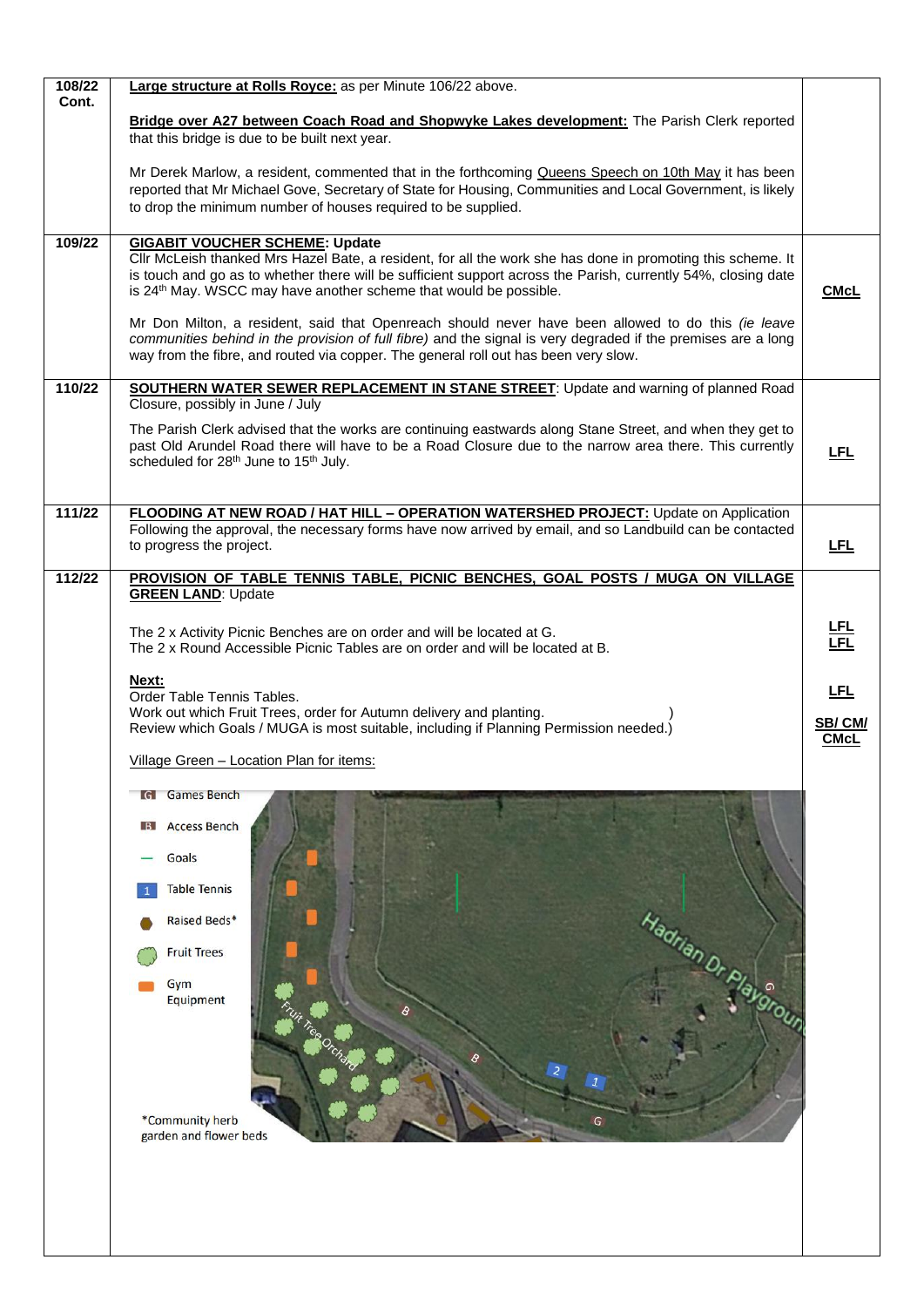| 113/22 | <b>COMMUNITY HALL: (Mr Richard Skillern)</b>                                                                                                                                                                                                                                                                                                                                                                                        |            |
|--------|-------------------------------------------------------------------------------------------------------------------------------------------------------------------------------------------------------------------------------------------------------------------------------------------------------------------------------------------------------------------------------------------------------------------------------------|------------|
|        | Update on Bookings: The bookings continue well but losing some ballet sessions as the parents find<br>1.<br>getting to the Hall difficult due to the traffic and are feeling the cost of living too. RR have increased their<br>bookings. For party bookings there have been some problems with inappropriate behaviour and late                                                                                                    |            |
|        | disruption. Charges have been increased by 100% from 1 <sup>st</sup> June to deter. No deposits to be taken, as<br>refunds difficult.                                                                                                                                                                                                                                                                                               |            |
|        | Update on Finances: As at 9 <sup>th</sup> May 2022 the Lloyds Bank account balance is £24,396.25, this amount<br>2.                                                                                                                                                                                                                                                                                                                 |            |
|        | increasing monthly. A meeting is to be held in the summer with the Parish Council Finance Committee.<br>Update on Care of Building: The heating Engineer has sorted out the heating issues with a new<br>3.<br>expansion tank. The water leak on the Hot Water Cylinder is being investigated via the manufacturer.                                                                                                                 |            |
|        | The Fire and Alarm systems have been serviced.                                                                                                                                                                                                                                                                                                                                                                                      |            |
|        | Update on Community Hall Signage: The Parish Clerk apologised that this is still pending. Questions<br>4.<br>were raised about how Gibbs and Dandy have their signage without any recent planning permission.                                                                                                                                                                                                                       |            |
|        | Update on NHB 40/21 - Blackout / Curtains: The Blackout Blinds will be fitted on 8 <sup>th</sup> & 9 <sup>th</sup> June, with<br>5.<br>electrics completed before then.                                                                                                                                                                                                                                                             |            |
|        | Any other business: The Parish Clerk advised that the owner of the Children's Nursery land had<br>6.<br>suggested asking his Groundworks contractor to do a quote for tidying up the parking area between<br>theirs and the yellow barrier, to improve the whole section there. The Parish Councillors supported this                                                                                                               | <u>LFL</u> |
|        | in principle and the quote is awaited.                                                                                                                                                                                                                                                                                                                                                                                              |            |
| 114/22 | THE QUEENS PLATINUM JUBILEE:                                                                                                                                                                                                                                                                                                                                                                                                        |            |
|        | Parish Celebration Friday 3 <sup>rd</sup> June: Update including Publicity, Insurance / Risk Assessment and<br>1.<br>Volunteers needed. Cllr McLeish reported that Posters were printed and on Noticeboards, publicity also                                                                                                                                                                                                         |            |
|        | on Facebook, and RR Bulletin Boards. A4 Flyers have been delivered around the Parish. Timing of event<br>is 12.00-4.00pm. Volunteers will be required on the day. The Parish Clerk confirmed that the Risk                                                                                                                                                                                                                          |            |
|        | Assessment had been done.                                                                                                                                                                                                                                                                                                                                                                                                           |            |
|        | Provision of Picnic Table at Westerton Playing Field: Update on order, delivery date and plaque. The<br>2.                                                                                                                                                                                                                                                                                                                          |            |
|        | Parish Clerk confirmed that the Picnic Table is ordered and should be delivered before 3rd June. Plaque<br>wording to be agreed.                                                                                                                                                                                                                                                                                                    | <u>LFL</u> |
|        |                                                                                                                                                                                                                                                                                                                                                                                                                                     |            |
| 115/22 | COUNCILLORS BUSINESS, FOR NOTING OR INCLUDING ON A FUTURE AGENDA:                                                                                                                                                                                                                                                                                                                                                                   |            |
|        | Allotments - construction starts soon<br>1.                                                                                                                                                                                                                                                                                                                                                                                         |            |
|        | 2.<br>Mid Year Finance Meeting to be arranged<br>Care of Village Green<br>3.                                                                                                                                                                                                                                                                                                                                                        |            |
| 116/22 | PARISH FINANCIAL MATTERS (See separate emails for details of each item):                                                                                                                                                                                                                                                                                                                                                            |            |
|        | To note receipt of first half of the precept at £34,805 on 8th April 2022: Noted<br>1.                                                                                                                                                                                                                                                                                                                                              |            |
|        | To approve the Accounts to 30th April 2022: The Accounts had been previously circulated to all<br>2.<br>Councillors. There being no questions, the approval of the accounts was proposed by Cllr James,                                                                                                                                                                                                                             |            |
|        | seconded by Cllr Holden, and the Accounts were signed by Cllr McLeish.<br>To approve the Asset Register as at 31st March 2022: The Asset Register had been previously<br>3.                                                                                                                                                                                                                                                         |            |
|        | circulated to all Councillors. The disposal of the old dog-poo bin was agreed, and the Asset Register<br>approved by the Councillors, and signed by Cllr McLeish.                                                                                                                                                                                                                                                                   | <u>LFL</u> |
|        | To approve the Lloyds Bank Account as at 31st March 2022: No figure available, to revisit at next PC<br>4.                                                                                                                                                                                                                                                                                                                          | <u>LFL</u> |
|        | Meeting.<br>To approve/ratify any documents required for the Internal Audit including Financial Regs, Standing<br>5.                                                                                                                                                                                                                                                                                                                |            |
|        | Orders, Investment policy etc: None to action.<br>Insurance Renewal: To consider quotation received for renewal date 1st June 2022, or 1 <sup>st</sup> September<br>6.                                                                                                                                                                                                                                                              |            |
|        |                                                                                                                                                                                                                                                                                                                                                                                                                                     |            |
|        | 2022: The Insurance Renewal had previously been circulated to all Councillors and it was agreed to                                                                                                                                                                                                                                                                                                                                  |            |
|        | ask for, and pay for, an extension of the current insurance for 3 months, then start a new policy from<br>September, seeking alternative quotes for full comparison.                                                                                                                                                                                                                                                                | <u>LFL</u> |
|        | Any other business: Cheques were signed just before the start of the meeting to cover recent invoices.<br>7.                                                                                                                                                                                                                                                                                                                        |            |
| 117/22 | <b>CORRESPONDENCE, INCLUDING NOTICES &amp; LEAFLETS:</b><br>None.                                                                                                                                                                                                                                                                                                                                                                   |            |
| 118/22 | <b>DEALING WITH LOCAL ISSUES:</b>                                                                                                                                                                                                                                                                                                                                                                                                   |            |
|        | Mr Richard Skillern raised the matter of the weeds in the Village Green and Community Hall grassy areas.<br>Quotes from 2 x Weed and Feed companies have been obtained, Luxury Lawns and Green Thumb. It was<br>thought that a professional company would be best. Both seem a large amount of money. Cllr James said<br>that if the weather is dry the applications won't be effective. Mr Derek Marlow, a resident, said he would |            |
|        | suggest waiting until September, a better time of the year for this task. He remarked that Luxury Lawns are<br>a good company in his experience.                                                                                                                                                                                                                                                                                    |            |
|        | It was agreed to leave this to be actioned in the Autumn, and to include the Play Area within the Village<br>Green, the Green itself and the Community Hall surrounds.                                                                                                                                                                                                                                                              | <b>LFL</b> |